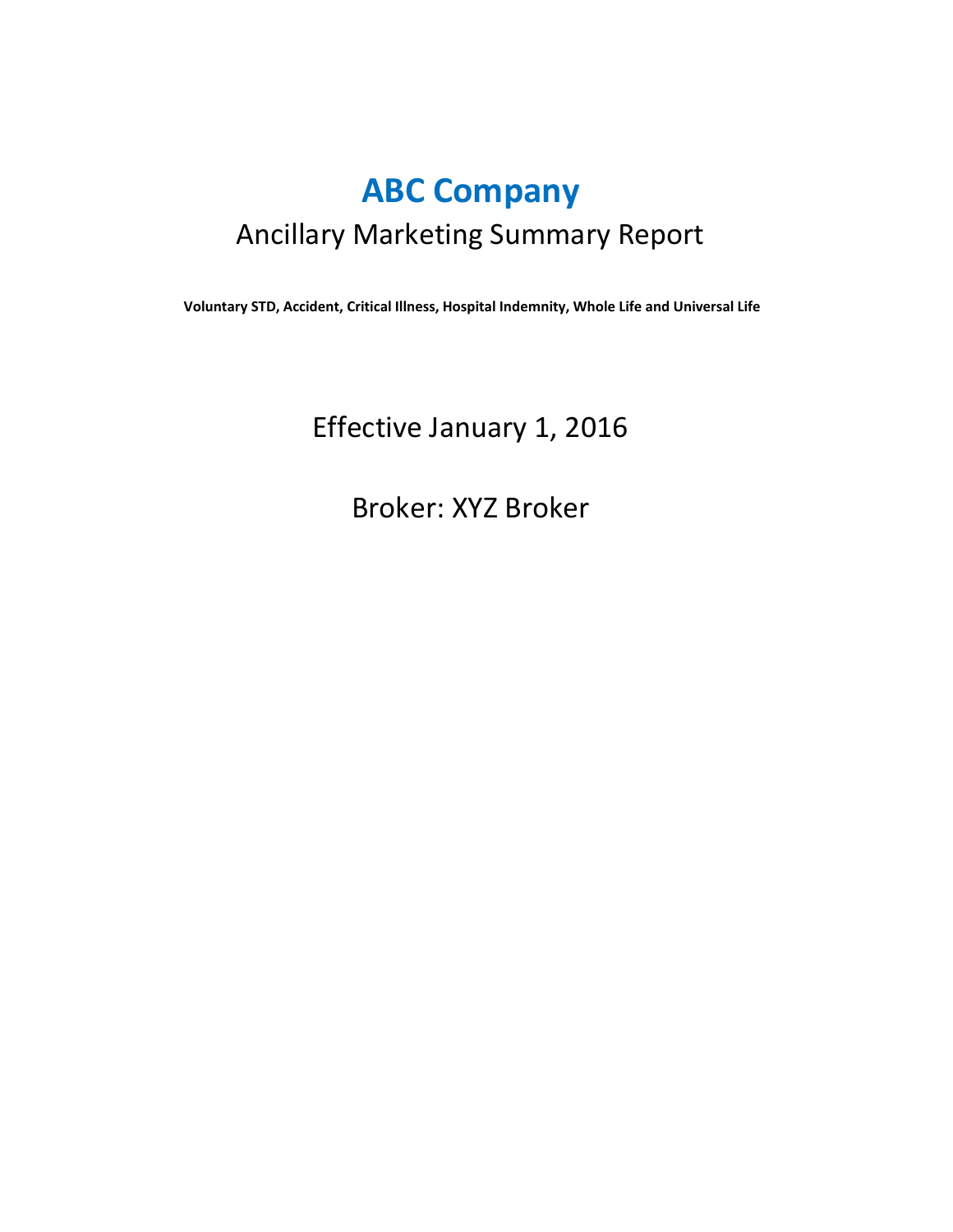## **ABC Company**

Group Voluntary Short Term Disability

| <b>Short Term Disabiltiy</b>       | <b>Unum</b>      | <b>Allstate</b> | <b>Illinois Mutual</b> | <b>MetLife</b>   |
|------------------------------------|------------------|-----------------|------------------------|------------------|
| <b>Benefit Percentage</b>          | 60%              | 60%             | 60%                    | 60%              |
|                                    | Individual       | Individual      | Individual             | Group            |
| <b>Maximum Monthly Benefit</b>     | \$5,000          | \$5,000         | \$5,000                | \$4,333          |
| <b>Increments</b>                  | \$100            | \$100           | \$100                  | \$100            |
| <b>Partial/Residual Disability</b> | No               | Yes             | No                     | Yes              |
| Pre-Ex                             | 12/12            | 12/12           | 12/12                  | 3/12             |
| <b>Participation Requirement</b>   | 5 Applications   | 3 Applications  | 2 Applications         | 30%              |
| <b>Rate Guarantee</b>              | N/A              | N/A             | N/A                    | 12 Months        |
| <b>Elimination Period</b>          |                  |                 |                        |                  |
| <b>Accident</b>                    | 7, 14, 30        | 7, 14, 30       | 7, 14, 30              | 7, 14, 30        |
| <b>Sickness</b>                    | 7, 14, 30        | 7, 14, 30       | 7, 14, 30              | 7, 14, 30        |
| <b>Definition of Disability</b>    | And              | And             | And                    | Earnings         |
| <b>Benefit Duration</b>            | 6 Months         | 6 Months        | 6 Months               | 6 Months         |
|                                    |                  |                 |                        |                  |
| Rates per \$100 Monthly Benefit 14 |                  |                 |                        |                  |
| <b>Day Wait</b>                    | <b>Per Month</b> | Per Month       | Per Month              | <b>Per Month</b> |
| $0 - 24$                           | \$3.52           | \$2.82          | \$2.19                 | \$1.66           |
| $25 - 29$                          | \$3.52           | \$2.82          | \$2.19                 | \$1.66           |
| $30 - 34$                          | \$3.52           | \$2.82          | \$2.19                 | \$1.66           |
| 35-39                              | \$3.52           | \$2.82          | \$2.19                 | \$1.66           |
| 40-44                              | \$3.52           | \$2.82          | \$2.19                 | \$1.66           |
| 45-49                              | \$3.52           | \$2.82          | \$2.19                 | \$1.98           |
| 50-54                              | \$4.69           | \$3.20          | \$2.93                 | \$2.52           |
| 55-59                              | \$4.69           | \$3.20          | \$2.93                 | \$3.55           |
| 60-64                              | \$4.69           | \$4.70          | \$4.00                 | \$4.26           |
| 65-69                              | \$4.69           | \$4.70          | N/A                    | \$4.56           |
| $70+$                              | N/A              | N/A             | N/A                    | \$4.56           |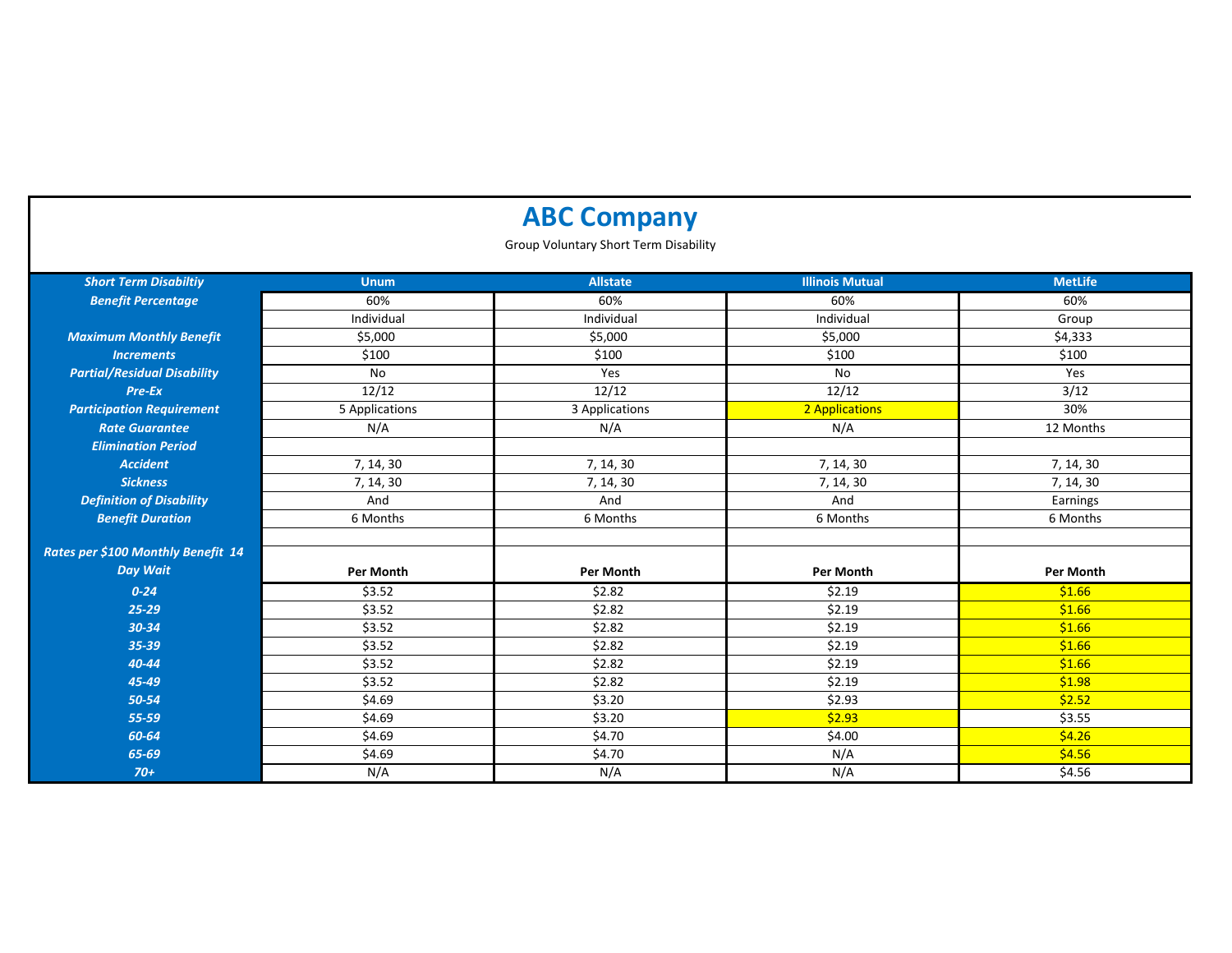| <b>ABC Company</b><br>Accident Insurance                                                |                                                                                                                   |                                                                  |                                                                                                                                                                      |                                                   |
|-----------------------------------------------------------------------------------------|-------------------------------------------------------------------------------------------------------------------|------------------------------------------------------------------|----------------------------------------------------------------------------------------------------------------------------------------------------------------------|---------------------------------------------------|
|                                                                                         | <b>Unum</b>                                                                                                       | <b>Allstate</b>                                                  | <b>Illinois Mutual</b>                                                                                                                                               | <b>MetLife</b>                                    |
| Plan:                                                                                   | Non-Occupation & Occupational                                                                                     | Non-Occupation & Occupational                                    | Non-Occupation & Occupational                                                                                                                                        | Non-Occupation & Occupational                     |
| Eligibility<br><b>Minimum # of Applications</b>                                         | Employee, Spouse, Child<br>5 Applications                                                                         | Employee, Spouse, Child<br>5 Applications                        | Employee, Spouse, Child<br>2 Applications                                                                                                                            | Employee, Spouse, Child<br>N/A                    |
| <b>Portability</b><br><b>Contributions</b>                                              | Included<br>Voluntary                                                                                             | Included<br>Voluntary                                            | Included<br>Voluntary                                                                                                                                                | Included<br>Voluntary                             |
| <b>Initial Physician Visit</b><br><b>Follow-up Physician Visit</b>                      | \$75<br>\$75, Limit 2 Per Covered Injury                                                                          | \$100<br>\$100                                                   | \$40<br>\$40                                                                                                                                                         | \$50<br>\$75                                      |
| <b>Emergency Room Treatment</b><br><b>Initial Hospitalization</b>                       | \$150<br>\$1,000                                                                                                  | \$200<br>\$1,000                                                 | \$160<br>\$800                                                                                                                                                       | $$50 - $100$<br>\$1,000                           |
| <b>Initial ICU Hospitalization</b><br><b>Intensive Care Confinement</b>                 | \$1,500<br>\$400 per day, Limit 15 days                                                                           | \$1,000<br>\$400 per day, Limit 180 days                         | \$800<br>\$400                                                                                                                                                       | \$2,000<br>400, Limit 30 days                     |
| <b>Hospital Confinement</b><br><b>EE Accidental Death</b><br><b>SP Accidental Death</b> | \$200 per day, Limit 365 days<br>\$50,000<br>\$20,000                                                             | \$200 per day, Limit 365 days<br>\$40,000<br>\$20,000            | \$200<br>\$40,000<br>\$10,000                                                                                                                                        | \$200, Limit 365 days<br>\$50,000<br>\$25,000     |
| <b>CH Accidental Death</b><br><b>EE Common Carrier Accident</b>                         | \$10,000<br>\$150,000                                                                                             | \$10,000<br>\$100,000                                            | \$4,000<br>\$80,000                                                                                                                                                  | \$10,000<br>\$150,000                             |
| <b>SP Common Carrier Accident</b><br><b>CH Common Carrier Accident</b>                  | \$60,000<br>\$30,000                                                                                              | \$50,000<br>\$25,000                                             | \$20,000<br>\$8,000                                                                                                                                                  | \$75,000<br>\$30,000                              |
| <b>Accidental Dismemberment</b>                                                         | \$750 - \$100,000                                                                                                 | Up to \$40,000                                                   | \$360 - \$12,000                                                                                                                                                     | \$500 - \$50,000                                  |
| Ambulance: Ground<br>Ambulance: Air                                                     | \$400<br>\$1,500                                                                                                  | \$200<br>\$600                                                   | \$240<br>\$480<br>\$80                                                                                                                                               | \$300<br>\$1,000                                  |
| <b>Appliances (Wheelchair)</b><br><b>Blood / Plasma</b>                                 | \$100<br>\$400                                                                                                    | \$250<br>\$600                                                   | \$240                                                                                                                                                                | $$100 - $1,000$<br>\$400                          |
| Burns                                                                                   | \$1,000 - \$10,000<br>*Fixed amount based on surface area burned                                                  | $$200 < 15\%$ of body surface<br>$$1,000 > 15\%$ of body surface | \$600 - 2nd Degree Covering at least 36% of body<br>\$1,200 - 3rd Degree Covering between 9 and 35 inches<br>\$8,000 - 3rd Degree Covering at least 35 square inches | \$100 - \$10,000                                  |
| <b>Burns: Skin Grafting</b>                                                             | 50% of total burn benefit for 2nd/3rd degree<br>*Fixed amount based on surface area burned                        | 50% of total burn benefit                                        | 25% of total burn benefit for 2nd/3rd degree                                                                                                                         | 50% of Burn Benefit                               |
| Coma<br><b>Concussion</b>                                                               | \$10,000<br>\$150                                                                                                 | \$20,000<br>\$150                                                | \$8,000<br>\$80                                                                                                                                                      | \$10,000<br>\$400                                 |
| <b>Dislocation</b>                                                                      | $$150 - $6,000$<br>*Based on joint and if repaired by open or closed reduction                                    | up to \$4,000                                                    | $$80 - $1,600$                                                                                                                                                       | \$100 - \$6,000                                   |
| Eye Injury<br><b>Fractures</b>                                                          | \$300<br>$$75 - $7,500$                                                                                           | \$200<br>up to \$4,000                                           | \$160<br>$$40 - $2,000$                                                                                                                                              | \$300<br>\$100-\$6,000                            |
| <b>Medical Imaging Test</b>                                                             | \$200                                                                                                             | \$200 for X-Ray, \$100 for CT scan or MRI                        | \$120                                                                                                                                                                | \$200                                             |
| Lacerations                                                                             | $$25 - $600$                                                                                                      | \$100                                                            | \$20 - \$320                                                                                                                                                         | \$50-\$400                                        |
| Lodging (Family Members)<br>Mileage<br><b>Transportation</b>                            | \$150 per day, up to 30 days<br>\$0.40 per mile, must be 50+ miles from residence<br>\$1,440 maximum per accident | \$200 per day<br>N/A<br>\$500                                    | \$80<br>N/A<br>\$240                                                                                                                                                 | \$200 per day, up to 30 days<br>\$400             |
| <b>Paralysis</b>                                                                        | \$15,000                                                                                                          | \$30,000 for Quad / \$15,000 for Para                            | \$24,000 for Quad / \$12,00 for Para                                                                                                                                 | \$50,000 for Quad / \$25,000 for Para             |
| <b>Physical Therapy</b>                                                                 | \$25 per day, up to 10 visits                                                                                     | \$60 per day                                                     | \$20 per day, up to 6 months                                                                                                                                         | \$25 per day                                      |
| <b>Chiropractic Care</b><br><b>Prosthesis</b>                                           | \$25 per visit - 3 visits per covered accident, per year<br>One Device: \$750<br>Two+ Devices: \$1,500            | N/A<br>One Device: \$1,000<br>Two+ Devices: \$2,000              | N/A<br>\$400<br>\$800                                                                                                                                                | N/A<br>One Device: \$750<br>Two+ Devices: \$1,500 |
| <b>Rehabilitation Unit</b>                                                              | \$100 per day, up to 15 days per covered accident<br>Max of 30 days per calendar year                             | \$200 per day                                                    | N/A                                                                                                                                                                  | \$200 per day                                     |
| <b>Surgical Procedures:</b><br><b>Open Abdominal / Thoracic</b>                         | Surgery: \$1,500                                                                                                  | \$2,000                                                          | Surgery: \$800                                                                                                                                                       | Surgery: \$2,000                                  |
| Tendons, Ligaments, Rotator Cuff, Knee                                                  | Exploratory: 5150                                                                                                 |                                                                  | Exploratory: 580                                                                                                                                                     | Exploratory: 580                                  |
| <b>Cartilage</b>                                                                        | Surgery: \$1,200<br>Exploratory: \$150                                                                            | Surgery: \$1,000<br>Exploratory: \$300                           | Surgery: \$480<br>Exploratory: \$80                                                                                                                                  | Surgery: \$1,000<br>Exploratory: \$150            |
| <b>Ruptured Disc Surgery</b>                                                            | \$800                                                                                                             | \$1,000                                                          | \$320                                                                                                                                                                | \$1,000                                           |
| <b>Arthroscopy</b>                                                                      |                                                                                                                   |                                                                  |                                                                                                                                                                      |                                                   |
| <b>Wellness Benefit</b>                                                                 | \$50 benefit - once per calendar year                                                                             | \$50 benefit - twice per calendar year, up to 4 times for Family | \$50 benefit - once per calendar year                                                                                                                                | N/A                                               |
| Rates<br><b>Employee</b>                                                                | Per Month<br>\$17.77                                                                                              | Per Month<br>\$13.70                                             | Per Month<br>\$14.73                                                                                                                                                 | Per Month<br>\$27.71                              |
| <b>Employee / Spouse</b><br>Employee / Child                                            | \$29.30<br>\$32.08                                                                                                | \$23.68<br>\$29.12                                               | \$21.34<br>\$26.89                                                                                                                                                   | \$42.96<br>\$50.06                                |
| <b>Employee / Spouse / Child</b>                                                        | \$43.61<br>Monthly Rates with \$50 Wellness Benefit Included                                                      | \$37.90<br>Monthly Rates with \$50 Wellness Benefit Included     | \$33.50<br>Monthly Rates with \$50 Wellness Benefit Included                                                                                                         | \$66.70                                           |
| <b>Enrollment Method</b>                                                                | <b>Face to Face</b>                                                                                               | <b>Face to Face</b>                                              | <b>Face to Face</b>                                                                                                                                                  | <b>Face to Face</b>                               |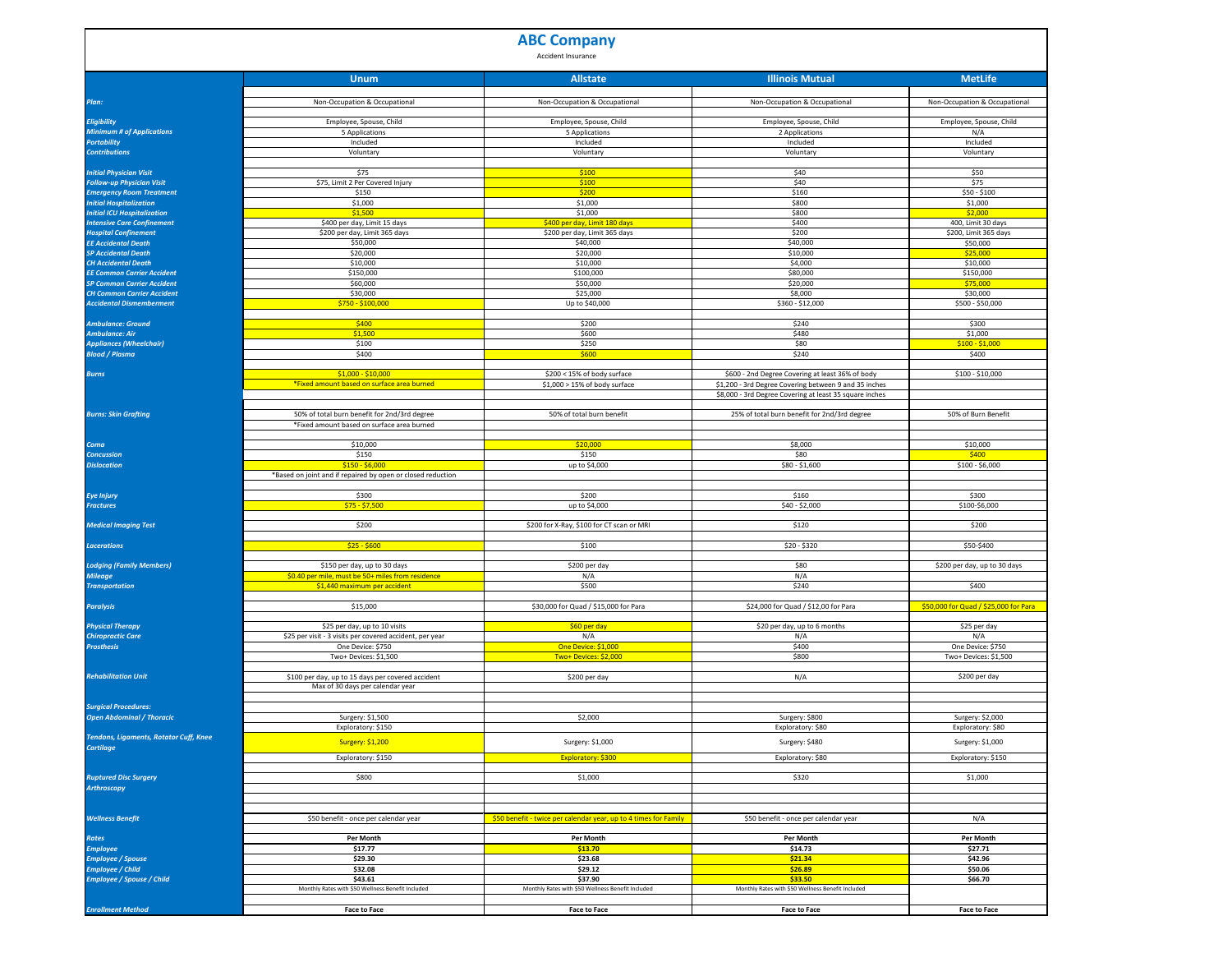|                                                                        |                                        | <b>ABC Company</b><br>Critical Illness Insurance                  |                                        |                                             |
|------------------------------------------------------------------------|----------------------------------------|-------------------------------------------------------------------|----------------------------------------|---------------------------------------------|
|                                                                        | <b>Unum</b>                            | <b>Allstate</b>                                                   | <b>Illinois Mutual</b>                 | <b>MetLife</b>                              |
| Plan:                                                                  | Critical Illness with Cancer Rider     | Critical Illness with Cancer Rider                                | Critical Illness with Cancer Rider     | Critical Illness with Cancer Rider          |
| <b>Eligibility</b>                                                     | Employee, Spouse, Child                | Employee, Spouse, Child                                           | Employee, Spouse, Child                | Employee, Spouse, Child                     |
| <b>Minimum Enrollment</b>                                              | 5 Applications                         | 5 Applications                                                    | 2 Applications                         | N/A                                         |
| <b>Portability</b>                                                     | Included                               |                                                                   |                                        | Included                                    |
| <b>Reductions</b>                                                      | 50% at age 70                          | 50% at age 70                                                     | 50% at age 70                          | 50% at age 70                               |
| <b>Pre-Existing Condition Limitation</b>                               | 12/12                                  | 12/12                                                             | 12/12                                  | 3/6 excluding Heart Attack & Stroke         |
| <b>Wellness Benefit</b>                                                | \$50                                   | \$100                                                             | \$100                                  | \$50 to \$100                               |
|                                                                        |                                        |                                                                   |                                        |                                             |
| <b>Benefit Options</b>                                                 |                                        |                                                                   |                                        |                                             |
| <b>Employee</b>                                                        | \$5,000 to \$50,000                    | \$10,000 or \$20,000                                              | \$5,000 to \$50,000                    | \$10,000 or \$20,000                        |
| <b>Spouse</b>                                                          | \$5,000 or \$30,000                    | 100% of Employee Amount                                           | 50% of Employee Amount                 | 100% of Employee Amount                     |
| <b>Child</b>                                                           | 25% of Employee Amount                 | 50% of Employee Amount                                            | 25% of Employee Amount                 | 100% of Employee Amount                     |
|                                                                        |                                        |                                                                   |                                        |                                             |
| <b>Guarantee Issue</b>                                                 |                                        |                                                                   |                                        |                                             |
| <b>Employee</b>                                                        | \$10,000                               | All Amounts are GI                                                |                                        | <b>All Amounts are GI</b>                   |
| <b>Spouse</b>                                                          | \$5,000                                | <b>All Amounts are GI</b>                                         |                                        | <b>All Amounts are GI</b>                   |
| <b>Child</b>                                                           | All Amounts are GI                     | <b>All Amounts are GI</b>                                         |                                        | <b>All Amounts are GI</b>                   |
| Category 1                                                             |                                        |                                                                   |                                        |                                             |
| <b>Heart Attack, Heart Failure, Stroke</b>                             | 100% of benefit amount selected        | 100% of benefit amount selected                                   | 100% of benefit amount selected        | 100% of benefit amount selected             |
| <b>Heart Transplant</b>                                                | 100% of benefit amount selected        | 100% of benefit amount selected                                   | 100% of benefit amount selected        | 100% of benefit amount selected             |
| <b>Coronary Bypass Surgery</b>                                         | 25% of benefit amount selected         | 25% of benefit amount selected                                    | 25% of benefit amount selected         | 100% of benefit amount selected             |
| <b>Coronary Angioplasty</b>                                            | N/A                                    | N/A                                                               | 10%                                    | N/A                                         |
|                                                                        |                                        |                                                                   |                                        |                                             |
| <b>Category 2</b>                                                      |                                        |                                                                   |                                        |                                             |
| <b>Blindness</b>                                                       | 100% of benefit amount selected        | 100% of benefit amount selected                                   | N/A                                    | N/A                                         |
| <b>Major Organ Failure (excluding heart failure)</b>                   | 100% of benefit amount selected        | 100% of benefit amount selected                                   | 100% of benefit amount selected        | 100% of benefit amount selected             |
| <b>End Stage Kidney Disease</b>                                        | 100% of benefit amount selected        | 100% of benefit amount selected                                   | 100% of benefit amount selected        | 100% of benefit amount selected             |
| <b>Paralysis (excluding paralysis from stroke)</b>                     | 100% of benefit amount selected        | 100% of benefit amount selected                                   | 50% of benefit amount selected         | N/A                                         |
| <b>ALS</b>                                                             | N/A                                    | 25% of benefit amount selected                                    | N/A                                    | 100% of benefit amount selected             |
| <b>Multiple Sclerosis</b>                                              | N/A                                    | N/A                                                               | N/A                                    | 25% of benefit amount selected              |
| Coma                                                                   | 100% of benefit amount selected        | N/A                                                               | 100% of benefit amount selected        | N/A                                         |
| <b>Burns</b>                                                           |                                        |                                                                   | 100% of benefit amount selected        |                                             |
| <b>Loss of Sight, Hearing or Speech</b>                                |                                        |                                                                   | 100% of benefit amount selected        |                                             |
| <b>Parkinson's</b><br><b>Major Organ Transplant (other than heart)</b> | N/A<br>100% of benefit amount selected | 25% of benefit amount selected<br>100% of benefit amount selected | N/A<br>100% of benefit amount selected | N/A<br>100% of benefit amount selected      |
|                                                                        |                                        |                                                                   |                                        |                                             |
| <b>Category 3</b>                                                      |                                        |                                                                   |                                        |                                             |
| <b>Invasive Cancer</b>                                                 | 100% of benefit amount selected        | 100% of benefit amount selected                                   | 100% of benefit amount selected        | 100% of benefit amount selected             |
| Cancer in situ(has not spread to other areas)                          | 25% of benefit amount selected         | 25% of benefit amount selected                                    | 25% of benefit amount selected         | 25% of benefit amount selected              |
| <b>Additional Occurrence Benefit</b>                                   | N/A                                    | N/A                                                               | N/A                                    | Cancer, Heart Attack, Stroke, Artery Bypass |
| <b>Recurrence Benefit</b>                                              | N/A                                    | N/A                                                               | N/A                                    | Full amount                                 |
| <b>Additional Covered Conditions for Children</b>                      | Yes                                    | No                                                                | Yes                                    | No                                          |
|                                                                        | <b>Cleft Lip or Palate</b>             |                                                                   | N/A                                    |                                             |
|                                                                        | Cerebral Palsy                         |                                                                   | <b>Congenital Heart Disease</b>        |                                             |
|                                                                        | <b>Cystic Fibrosis</b>                 |                                                                   | Cerebral Palsy                         |                                             |
|                                                                        | Down Syndrome                          |                                                                   | <b>Cystic Fibrosis</b>                 |                                             |
|                                                                        | Spina Bifida                           |                                                                   | Down Syndrome                          |                                             |
|                                                                        |                                        |                                                                   | Spina Bifida                           |                                             |
|                                                                        |                                        |                                                                   | <b>Muscular Dystrophy</b>              |                                             |
|                                                                        |                                        |                                                                   | <b>Type 1 Disbetes</b>                 |                                             |
|                                                                        |                                        |                                                                   | <b>Pyloric Stenosis</b>                |                                             |
| Cost per \$10,000 with Cancer and Wellness Benefit                     | Per Month                              | Per Month                                                         | Per Month                              | Per Month                                   |
| 20 Year Old Employee - Non-tobacco                                     | \$7.40                                 | \$9.30                                                            | \$6.55                                 | \$7.60                                      |
| 30 Year Old Employee - Non-tobacco                                     | \$9.90                                 | \$13.09                                                           | \$10.15                                | \$10.70                                     |
| 40 Year Old Employee - Non-tobacco                                     | \$17.70                                | \$20.31                                                           | \$19.25                                | \$23.20                                     |
| 50 Year Old Employee - Non-tobacco                                     | \$30.80                                | \$32.51                                                           | \$33.05                                | \$44.60                                     |
| 60 Year Old Employee - Non-tobacco                                     | \$50.80                                | \$49.97                                                           | \$54.95                                | \$70.00                                     |

*Enrollment Method* **Face to Face Face to Face Face to Face Face to Face**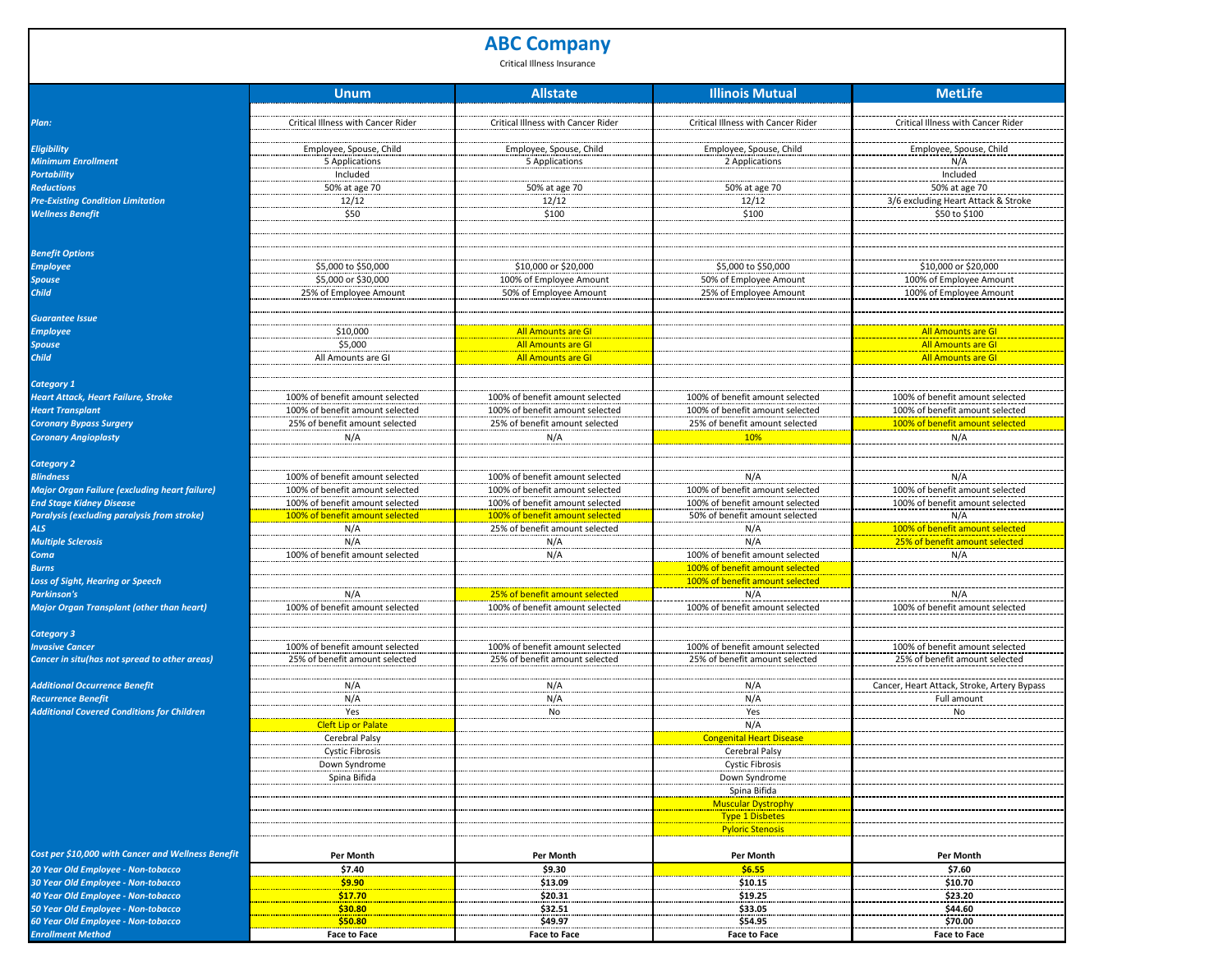## **ABC Company**

Hospital Indemnity

|                                          | <b>Unum</b>                            | <b>Allstate</b>               | <b>Illinois Mutual</b>       | <b>MetLife</b>         |
|------------------------------------------|----------------------------------------|-------------------------------|------------------------------|------------------------|
| Plan:                                    | <b>Hospital Indemnity</b>              | <b>Hospital Indemnity</b>     | <b>Product Not Available</b> | Census Needed to Quote |
|                                          |                                        |                               |                              |                        |
| <b>Eligibility</b>                       | Employee, Spouse, Child                | Employee, Spouse, Child       |                              |                        |
| <b>Minimum Enrollment</b>                | 5 Applications                         | 10 Applications               |                              |                        |
| <b>Portability</b>                       | Included                               | Included                      |                              |                        |
| <b>Pre-Existing Condition Limitation</b> | 12/12                                  | 12/12                         |                              |                        |
| <b>Wellness Benefit</b>                  | \$50                                   | \$100                         |                              |                        |
|                                          |                                        |                               |                              |                        |
|                                          |                                        |                               |                              |                        |
| <b>Benefit Options</b>                   |                                        |                               |                              |                        |
| <b>Hospital Admission</b>                | \$1,000 per insured, per calendar year | \$1,200                       |                              |                        |
| <b>Daily Hospital Confinement</b>        | \$100 per day, 15 day maximum          | \$200 per day, 30 day maximum |                              |                        |
| <b>Daily Intensive Care Confinement</b>  |                                        | \$200 per day, 30 day maximum |                              |                        |
|                                          |                                        |                               |                              |                        |
| <b>Employee Cost - Age-Banded</b>        | Per Month                              | Per Month                     |                              |                        |
| 17-49                                    | \$14.21                                | \$24.31                       |                              |                        |
| 50-59                                    | \$19.98                                | \$24.31                       |                              |                        |
| 60-64                                    | \$28.50                                | \$24.31                       |                              |                        |
| $65+$                                    | \$40.94                                | \$24.31                       |                              |                        |
| <b>Enrollment Method</b>                 | <b>Face to Face</b>                    | <b>Face to Face</b>           |                              |                        |